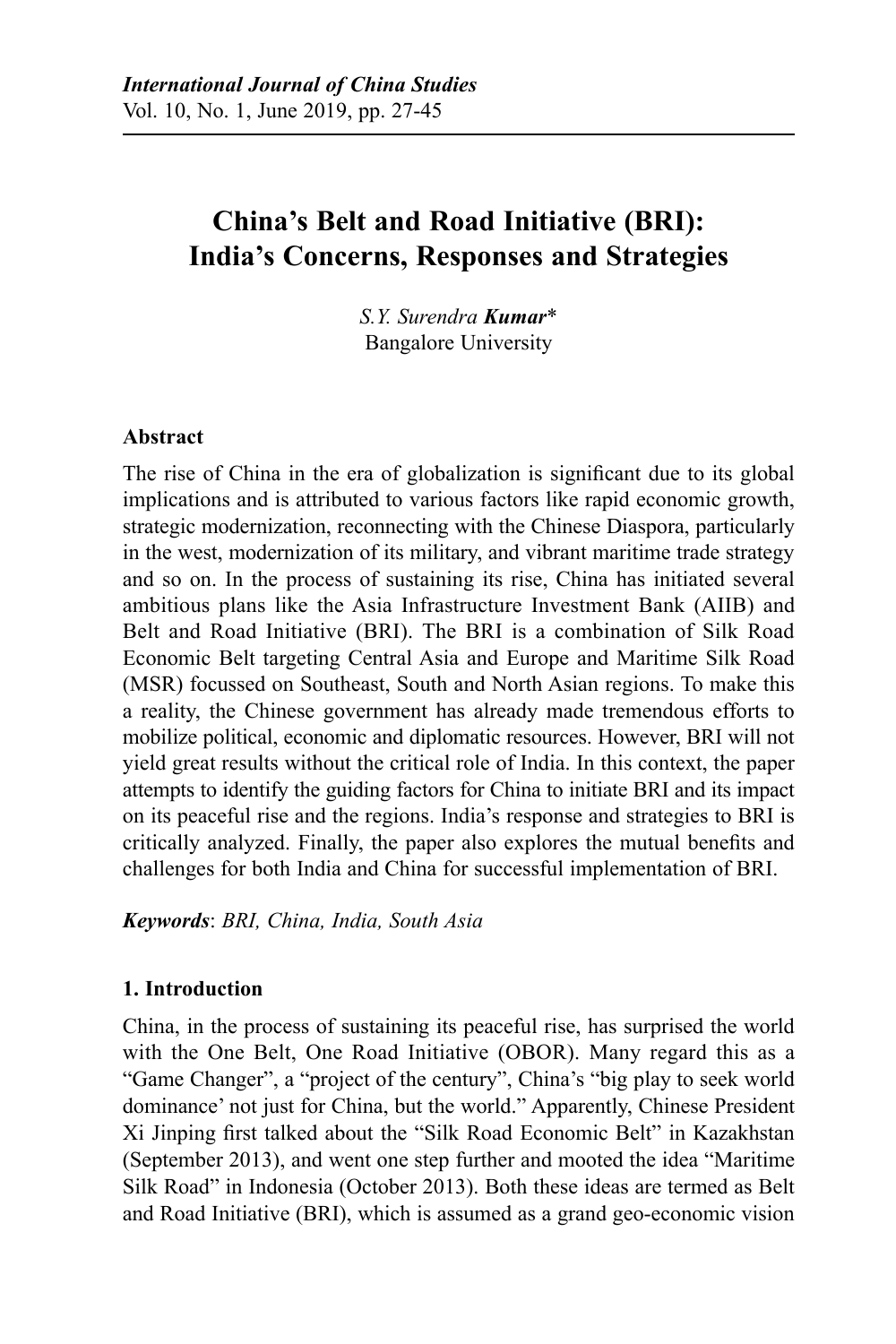as well as a long term geopolitical strategy for China (Hu, 2017: 108). To keep up the momentum of BRI, President Xi continues to emphasize on the implementation of BRI at international forums, such as the APEC summits in Beijing (2014 and 2018), Shanghai Cooperation Organization (SCO) Summits in Uzbekistan (2016 and 2018), G-20 Summit in Hangzhou (September 2016), China and Central and Eastern European 16 plus 1 Summit (November 2016), the World Economic Forum (January 2017) and so forth. At the World Economic Forum, Xi delivered a speech at the opening session and pitched for a win-win situation among the nations for cooperation, as the global economy was facing downward pressure (Tekdal, 2018: 375). Furthermore, in September 2018, China also announced new projects under BRI for the African region during the China-Africa Summit.

Generally, the Chinese government argues that the main aim of BRI is to deepen the cooperation and enhance development in the regions, by connecting more than 60 countries along the ancient silk roads right from Asia-Pacific to Europe (Clarke, 2017: 71). The connectivity would be through trade, several infrastructure projects and economic linkages. Moreover, the vision document of the BRI elaborates on the aim i.e., mutual consultation to meet the interest of all the governments; and it is not just about roads and railways, but is meant to be a comprehensive interaction process between China and the other countries involved (Hu, 2017: 113). Overall, BRI moves beyond infrastructure projects to policy coordination, facilities connectivity, trade and investment, financial integration and cultural exchange. Thus, the Chinese Government continues to emphasize that the BRI is built on three principles – negotiation/talks, construction/building and sharing results.

In addition, BRI covers 63 per cent of the world population, 32 per cent of the world's GDP, and 29 per cent of global merchandize trade (Kohli, 2018: 3). The six core economic corridors to realize the objectives of the BRI are – China-Pakistan Economic Corridor (CPEC), Bangladesh-China-India-Myanmar (BCIM) Economic Corridor, China-Indochina Peninsula Economic Corridor, China-Central Asia-West Asia Economic Corridor, New Eurasia Land Bridge Economic Corridor, and China-Mongolia-Russia Economic Corridor (Aoyama, 2016: 6). These corridors attempt to create more jobs and reduce the wide regional disparities as the counties along the BRI are low-income economies. At the same time, BRI is backed by financial support from China's state-owned banks and the Silk Road Fund (SRF), which was created in December 2014, where China promised a capital of US\$40 billion (Clarke, 2017: 71). Subsequently, the Asian Infrastructure Investment Bank (AIIB), National Development Bank (NDB), Association of South East Asian Nations (ASEAN) foundation and Eurasia foundation are funding some of the BRI projects (Yu, 2017a: 353-368). Thus, the region covered through the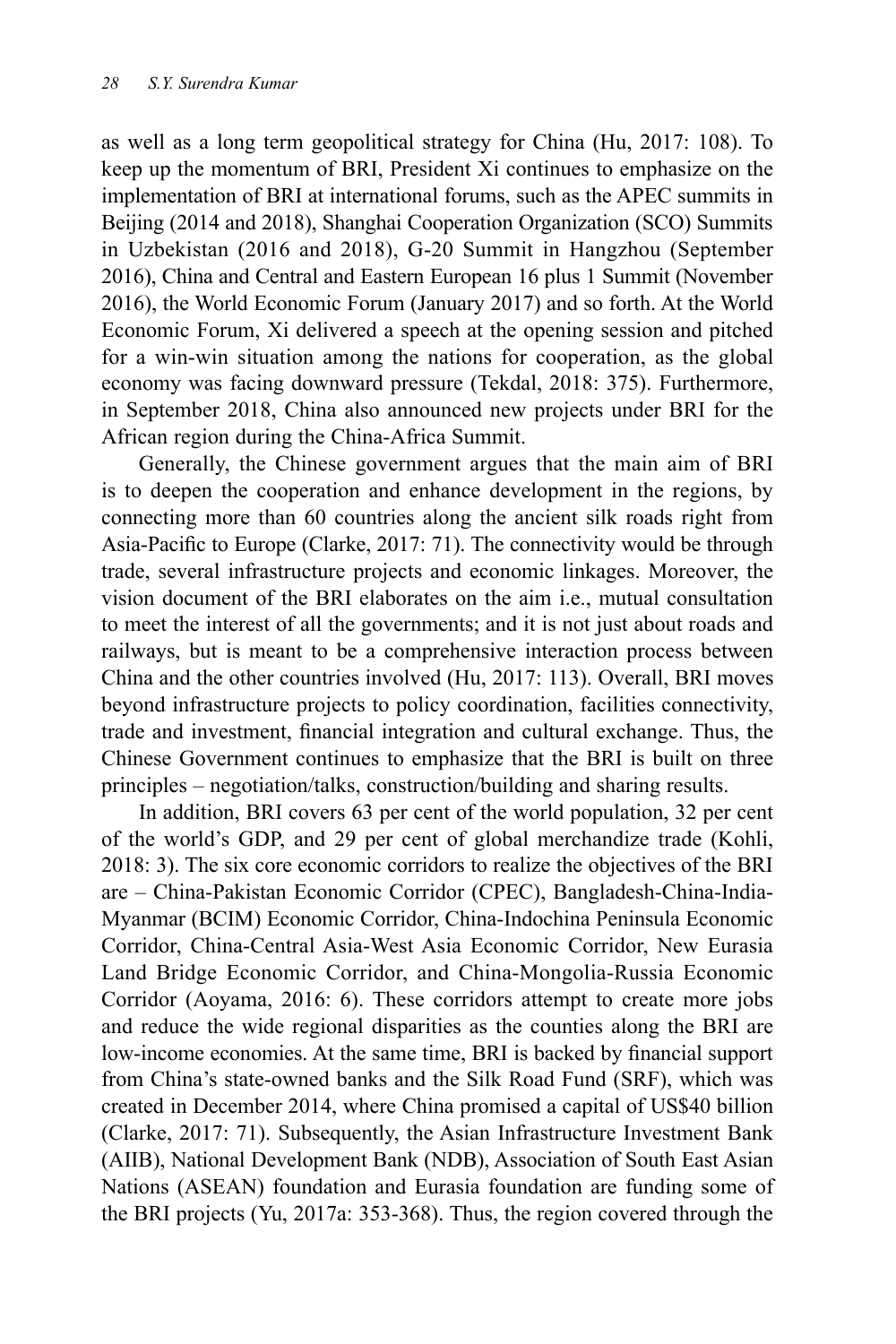economic corridors with adequate finance backing seems to be heading for transforming the world order.

Ironically, some of the policy makers and critics of BRI tend to argue that the main motives of BRI initiative could be: (a) Generally, the evolution of BRI is linked to the thinking of Chinese foreign and security policy since the 1980s, like the Chinese foreign policy that sought to "bide time and build capabilities" with multiple objectives like developing multiple regional and global linkages to increase economic growth; resolve the long-standing disputes with neighbours, and to challenge US predominance in the region (Gill, 2010: 22). Moreover, President Jiang Zemin, pitched for "cooperation, multilateralism and regionalism" and later on President Hu Jintao, went one step ahead from Deng's approach of 'peaceful development' to "strategic opportunity" for China (Clarke, 2017: 76). Thus, BRI is a result of strategic thinking of successive Chinese Presidents to ensure China's peaceful rise. (b) Given that China has been successful in pursuing its soft power strategy in most of the region, BRI will be a big boost and obviously allow China to play more pro-active political and economic roles at the global level. (c) Every strategic move by China is always seen as to counter US dominance. In this regard, BRI is regarded as a response to former US President Barack Obama's 'Pivot Asia Policy' (March 2013), and provide an alternative model and leader to US global hegemony (ibid). (d) BRI is not just to fulfil China's global aspirations, but also its domestic needs like overcoming China's energy dependencies, addressing the under-development of western China, reducing the over-capacity in manufacturing, stagnating exports, promoting the go global, internationalizing the RMB, and reforming the global economic governance (Tekdal, 2018: 378). (e) India's analyst Mohan Guruswamy, argued that "China has accumulated foreign exchange reserves of US\$3.5 trillion and the capital it claims is prepared to subscribe for the NDB, AIIB and SRF, which would amount to only around 7 per cent of its total foreign exchange reserves invested in western banks. Moreover, the China-promoted institutions will be providing infrastructure lending rather than grants, the return on capital from these investments could be significantly higher than the returns China is getting from its foreign exchange reserves currently invested in low-yielding US government bonds" (Guruswamy, 2017). (f) Some even argue that China's initiative is not like the normal expansionist, but packaged and promoted as BRI. Thus, BRI is guided by addressing both China's domestic and global ambition.

Overall, despite BRI receiving mixed signals from the international community and analysts, it has gained legitimacy to a certain extent through holding of the BRI forum on 14-15 May 2017 (the second BRI forum was held in April 2019) at Beijing. This was attended by major powers, 29 heads of state and 130 delegations and 70 international organizations. As of now,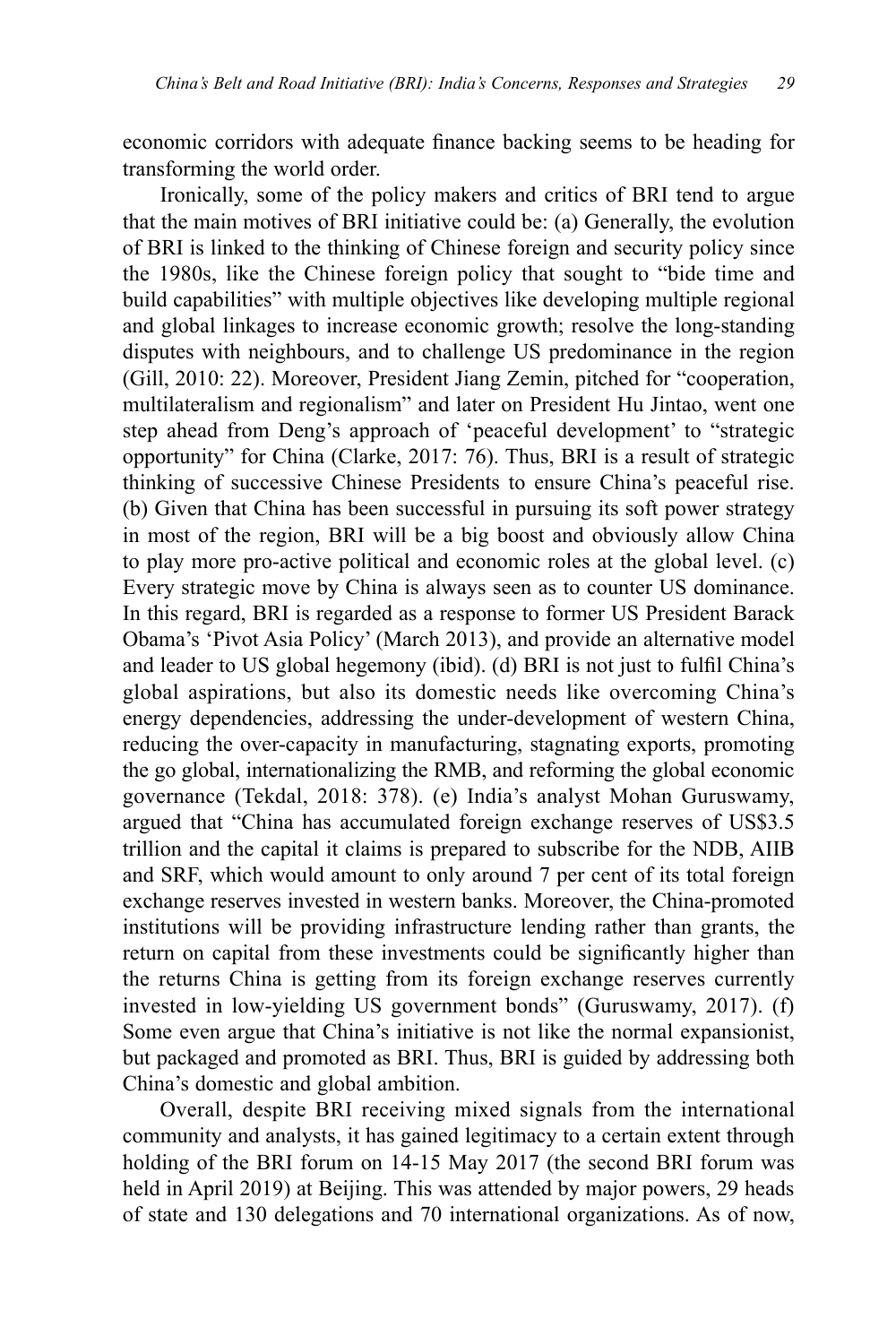more than 68 countries have signed the initiative and despite countries like the US, France, UK, Germany and Japan expressing their concerns over the BRI, had sent representatives for the BRI Forum (Rana, 2017: 12). On the contrary, India did not even send any representative, signalling its position over BRI. Nevertheless, India's non participation of BRI continues to be widely debated.

#### **2. India Joining BRI:** *Why Not?*

Some policy makers and academicians in India have being arguing that there is lot for India to gain through BRI, such as: (a) India will get access to new markets, resources and commodities from Central Asia and the Middle East. Moreover, for decades India has been making all efforts to integrate and connect with both Southeast Asia and Central Asia. In this regard, the BRI provides a golden opportunity to realize these objectives. (b) The BRI is beyond road and rail connectivity, as it also includes connectivity and building digital and cyberspace infrastructure. Given India's strength in information and communication technology (ICT), it will be advantageous for India. At the same time, BRI will be domestically beneficial, as India's quest for becoming the manufacturing hub of Asia can be realized, through the "Make in India" campaign, and creating more job opportunities. Moreover, it will not just provide business opportunities for the public sector, but also for the private sector. (c) Except Bhutan, all the other South Asia countries are officially part of BRI (Das, 2017: 130-133). Days before the 2017 BRI Forum took place, China signed fresh agreements with Pakistan, Sri Lanka, Bangladesh, Nepal, Myanmar and Afghanistan. In addition, the head of states of these countries in their respective speeches at the forum went on to congratulate President Xi Jinping for his regional leadership and welcomed Chinese investments in their respective countries. This clearly underlines the countries backing of BRI and India's failure in providing such kind of development model/project for the growth of the region. Moreover, India is yet to match action with words when it comes to its neighbourhood first policy. Even the Southeast Asia countries along with Central Asia have expressed their desire to be part of BRI (Kohli, 2018: 3-11; Yu, 2017b: 117-122). In addition, despite the US, EU and Japan expressing concerns about BRI over issues like transparency, public procurement, environmental standards, reciprocity in trade and other issues, they did not hesitate to send their representatives to the BRI Summit (May 2017). Overall, more than 100 countries and international organizations have supported BRI, even some of the resolutions in the United Nations General Assembly (UNGA) and Security Council (Aoyama, 2016: 8) are connected with BRI. Even European countries like the UK are keen on engaging with China. In this context, India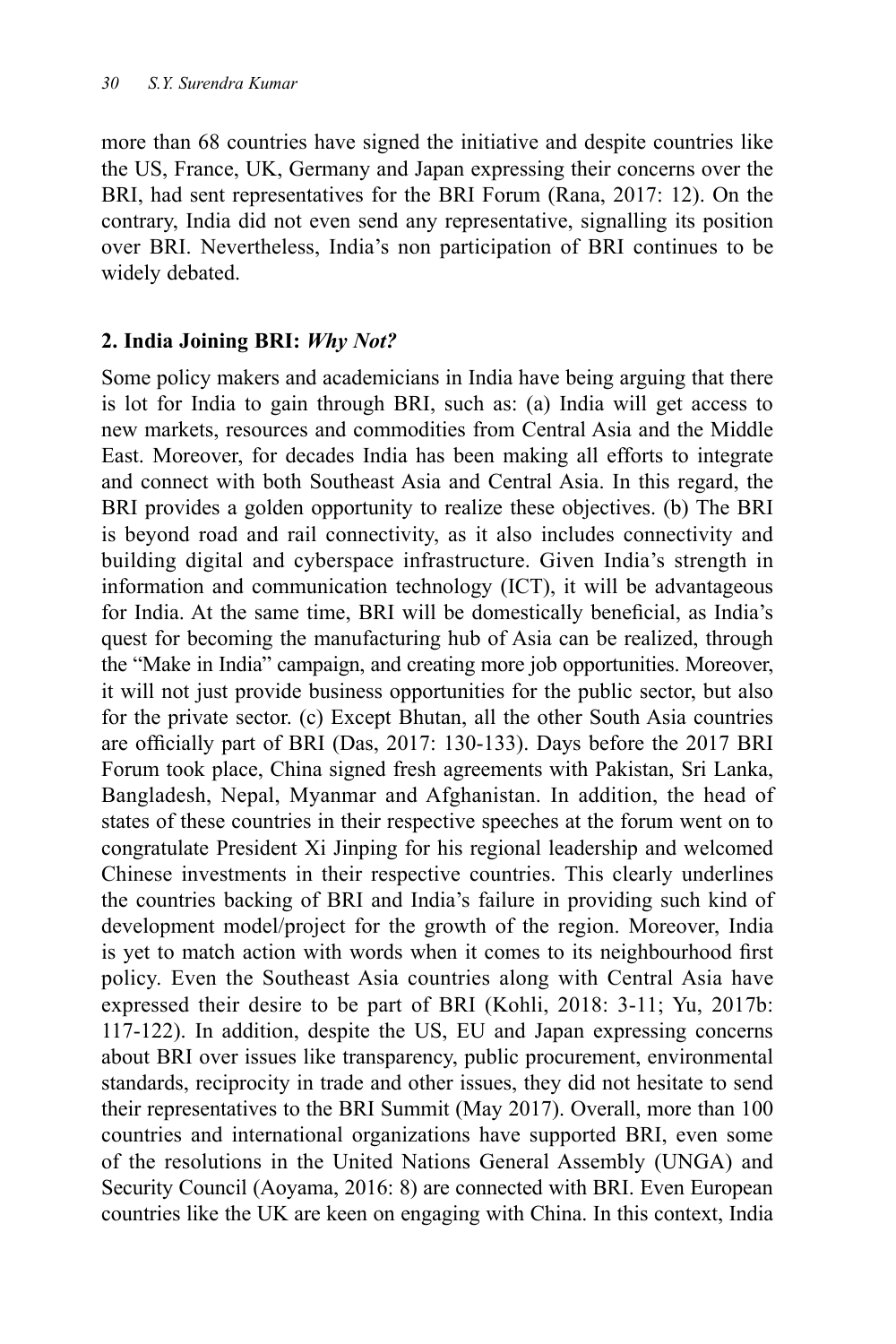remaining aloof will be unable to come up with any alternative model of development led by Asia. Hence, it is better for India to be a part and benefit from the BRI. (d) India can assert its interest with regard to CPEC only by being part of it, rather than remain outside. Moreover, India has being pushing for the Bangladesh, Bhutan, India and Nepal (BBIN) Initiative and the Bay of Bengal Initiative for Multi-Sectoral Technical and Economic Cooperation (BIMSTEC), but so far its results are mixed, hence by being part of BRI, it will be a big boost for BBIN and BIMSTEC. (d) India is one of the cofounder of AIIB and is the second largest contributor to the AIIB, which has also allocated US\$100 billion for BRI. Hence, when India can be a part of AIIB and BCIM and be successful in protecting its economic and strategic interest, why can't India do the same by being part of BRI? (e) Overall, India by joining BRI can reclaim its glory and place on the Silk Road, which it has lost over the centuries (Saran, 2017).

#### **3. India's Concerns over BRI**

More than the Indian government's pitching for BRI, its opposition has being more vocal and visible. As a result, India is disappointed with China's failure to address the former's concerns which are four folds.

#### *3.1. Security Concerns on Economic Corridors*

One of the foremost concerns of the Indian government's opposition to the BRI is the CPEC, which is regarded as a big investment project, for which China has pledged US\$54 billion until 2030 (Small, 2017: 81). This corridor attempts to connect China's Xinjiang autonomous region with Pakistan's Balochistan Province. Although, this is a welcome move, but the corridor runs through the Pakistan Occupied Kashmir (POK), which Pakistan claims as 'Azad Kashmir'. Subsequently, it is alleged that in addition to Pakistan's 15,000 security personnel, China is likely to deploy around 30,000 security personnel for the CPEC, in a way a security concern for India (Singh, 2017a: 2). Apart from this, the Line of Control (LOC) is not yet accepted by both India and Pakistan as international boundary, thus by giving consent to CPEC would naturally be suicidal for India. Moreover, it will not only undermine India's sovereignty claims on disputed border territories, but put India in a disadvantageous position in future negotiations on boundary and other security interests *vis-à-vis* China and Pakistan.

Apart from the CPEC, the Bangladesh-China-India-Myanmar (BCIM) economic corridor has also serious security concerns for India, as attempts are made to connect China's Yunnan province with India's Northeast region and it is assumed that China will enhance its influence in the northeast region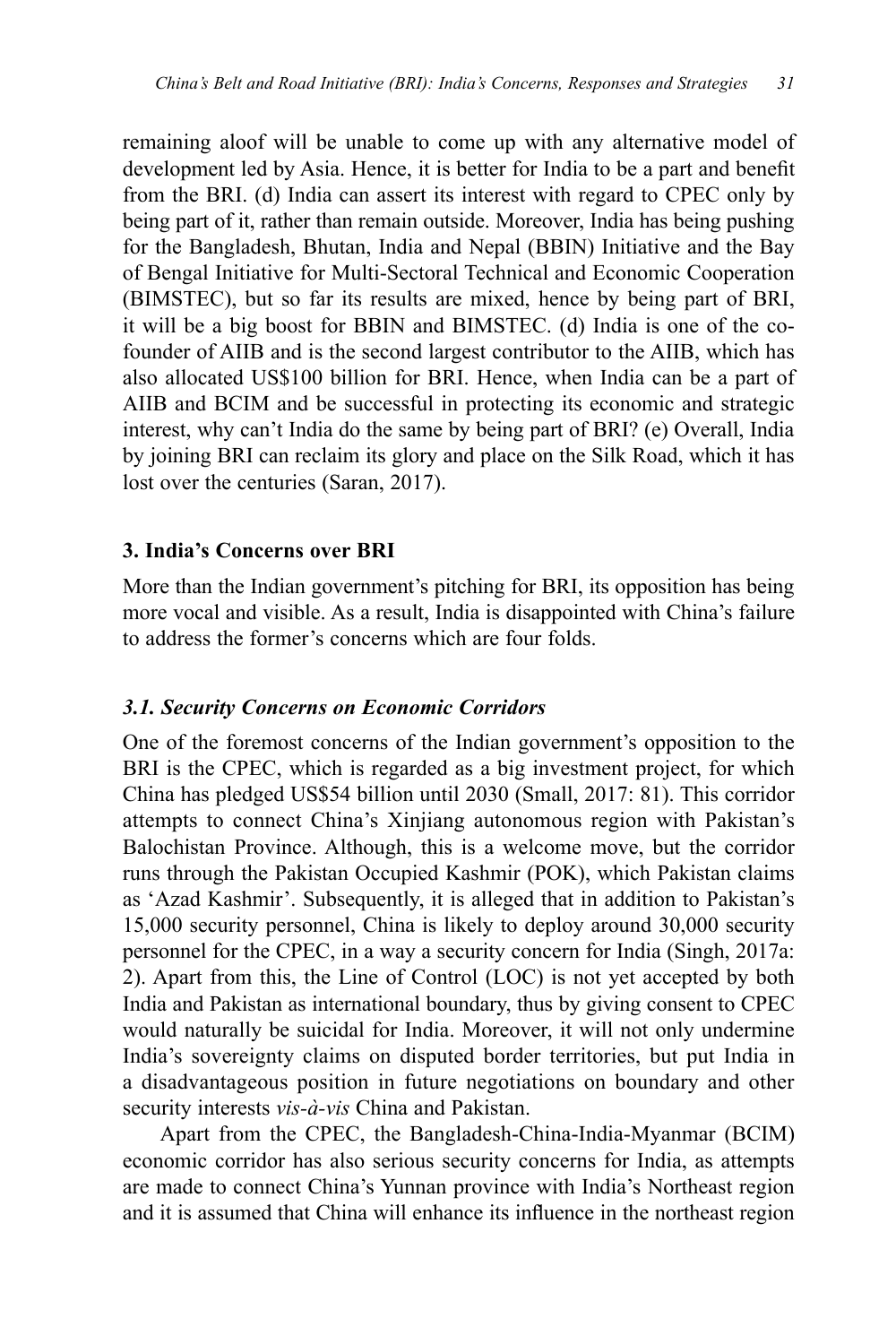– which is already a major security concern for India. Moreover, India through BCIM wants to connect its northeast region with Southeast Asia but with China pitching for the merger of BCIM with BRI, India thus feels that already the progress of BCIM is lukewarm and merger would further slowdown the progress. In addition, the Maritime Silk Road (MSR) attempts to develop and enhance China's presence in the Indian Ocean region, which is already happening through the so-called 'string of pearls strategy'. China has continued to argue that more than 70 per cent of its oil imports go through this region, hence its aims are for refuelling, commercial purpose and sea lane security, rather than to contain India. However, India is not convinced by these arguments as it threatens India's future naval power projects and its influence in the region. In this context, during the 2018 BOAO Forum for Asia, President Xi stated: "BRI is not a Chinese plot, neither is it the post-World War II Marshall Plan, nor is it a Chinese conspiracy"<sup>1</sup> and China is willing to address the apprehensions of other countries regarding the BRI and maintained that it is not targeted towards any country. But these statements have yet to convince the Indian government.

## *3.2. A Debt Trap of Smaller Nations*

Apart from CPEC issues, the Indian government (Ministry of External Affairs in May 2017) from time to time has expressed serious concerns about the possibility of BRI resulting in unsustainable debt burdens. For example, in some recipient countries like Sri Lanka the increasing Chinese debt is a cause of concern not just for the country, but has implications for the region (Darshana, 2018: 7). As a result, in December 2017, the Hambantota port was handed to China for a period of 99 years lease while China holds 70 per cent stake in this strategic port. Thus, this remains the best example of unsustainable loans, which ultimately are allowing China to gain significant economic and strategic advantages in the Indian Ocean region. Furthermore, some of the news reports and studies have shown that through BRI there is a possible risk of Chinese companies grabbing host countries resources, with unsustainable loan practices leading to high levels of debt and weakening the economy of the recipient state. In this context, it is rightly pointed out by one prominent European commentator that BRI is nothing but "One Belt, One Road and One Trap", as the projects could push smaller countries on the road into a crushing debt cycle, destroying the ecology and disrupting local communities.

The question of debt repayment to China by Ukraine, Zimbabwe, Cambodia, Pakistan and Sri Lanka remains a questionable concern. According to the 2016 International Monetary Fund (IMF) report, out of Cambodia's USD3.9 billion bilateral public debts with China, 80 per cent is owned by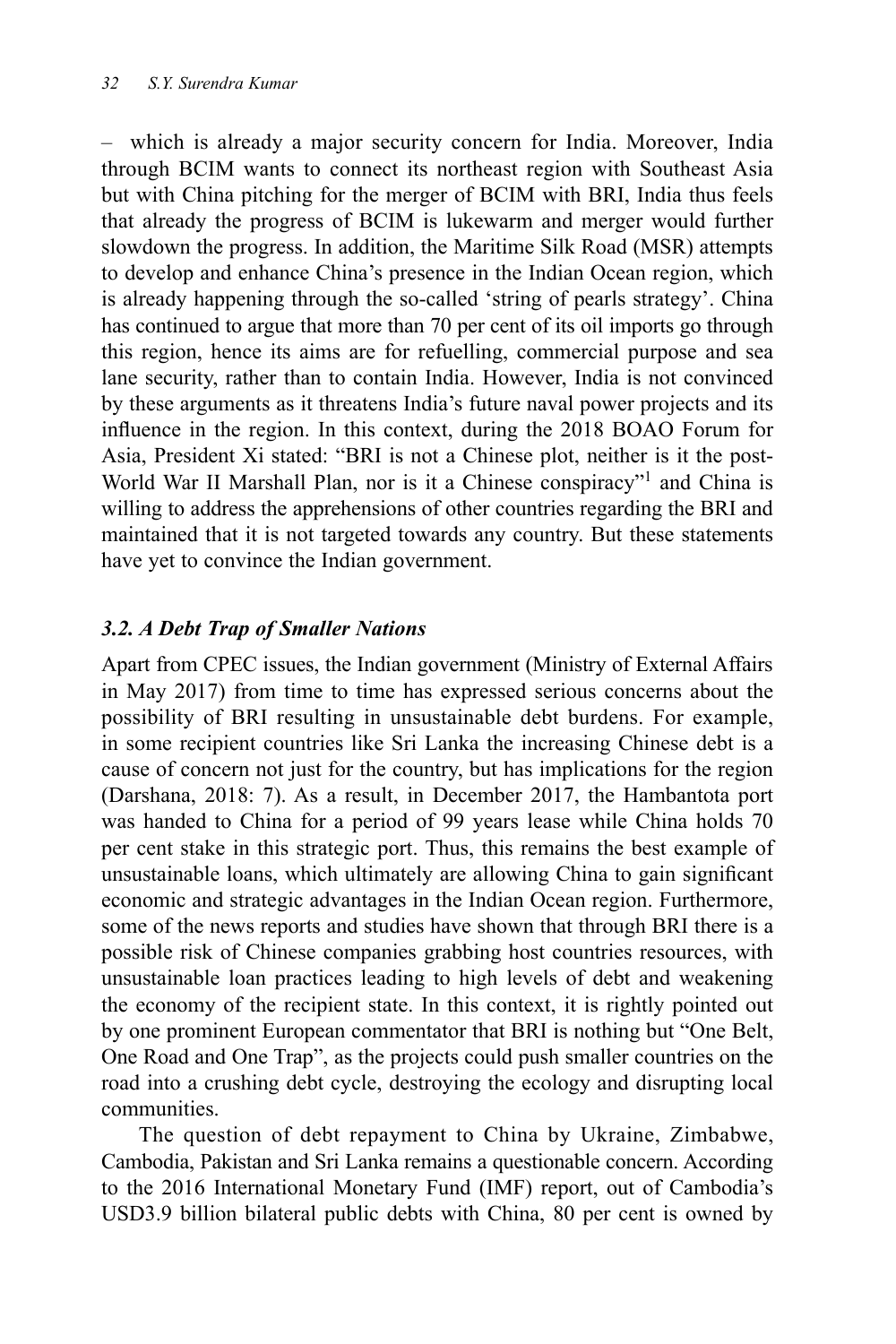China (Singh, 2018). Similarly, this has been the case with Pakistan; it is estimated that by June 2019, Islamabad's financial debt to Beijing would reach US\$19 billion, which could be one fifth of total formal debt. Moreover, it is argued that CPEC loans will add US\$14 billion to Pakistan's total public debt (Chansoria, 2018). However, some of the Chinese tend to argue that these debts are less than 10 per cent of their total debts, but the big question remains whether these countries – Ukraine, Zimbabwe, Cambodia and Pakistan – can repay their debts, given their fragile economic conditions. To address these concerns, at a forum organized by the IMF and the World Bank in Bali, Indonesia in October 2018, China's Vice Minister of Finance, Ms. Zou Jiayi, reassured the international community about China's commitment to solve possible debt issues. Ms. Zou emphasized that projects developed under the BRI are primarily commercial projects and host countries are free to develop them or not.<sup>2</sup> Nevertheless, the debt trap of smaller nations such as Sri Lanka, Pakistan and Nepal is one of the concerns for India not being part of BRI.

## *3.3. BRI is Unclear*

Similar to some of the European countries, the Indian government's frequent statements has emphasized on the prevailing ambiguity about the BRI. For instance, on 13 May 2017 it stated that BRI is not based on principles such as good governance, rule of law and transparency. It further stated that "we are of firm belief that connectivity initiatives must be based on universally recognized international norms, openness and equality, and must be pursued in a manner that respects sovereignty and territorial integrity" (MEA, 2018). Overall, India argues that lack of detail and insufficient discussion of the BRI proposal, prior to its launch is the reason for its silence. At the same time, India also regard that BRI has been a unilateral decision without any consultation with partners. Although, China tends to argue that it is open for joint development and implementation of projects, but in reality it tends to control projects. In this context, former Foreign Secretary S. Jaishankar in 2015 had argued that "[BRI] wasn't a multilateral initiative that they discussed with the world, that countries are interested or affected … hence need of the hour is discussion, that has not happened" (Pant and Passi, 2017: 90). At the same time, whoever are investing in BRI still remains unclear, however it is alleged that 90 per cent of funding comes from Chinese banks and companies. As a result, India is so far cautious and reticent.

## *3.4. India's Natural Sphere of Influence*

Generally, India has always considered the South Asian Region as its natural sphere of influence. However, in recent decades the region has witnessed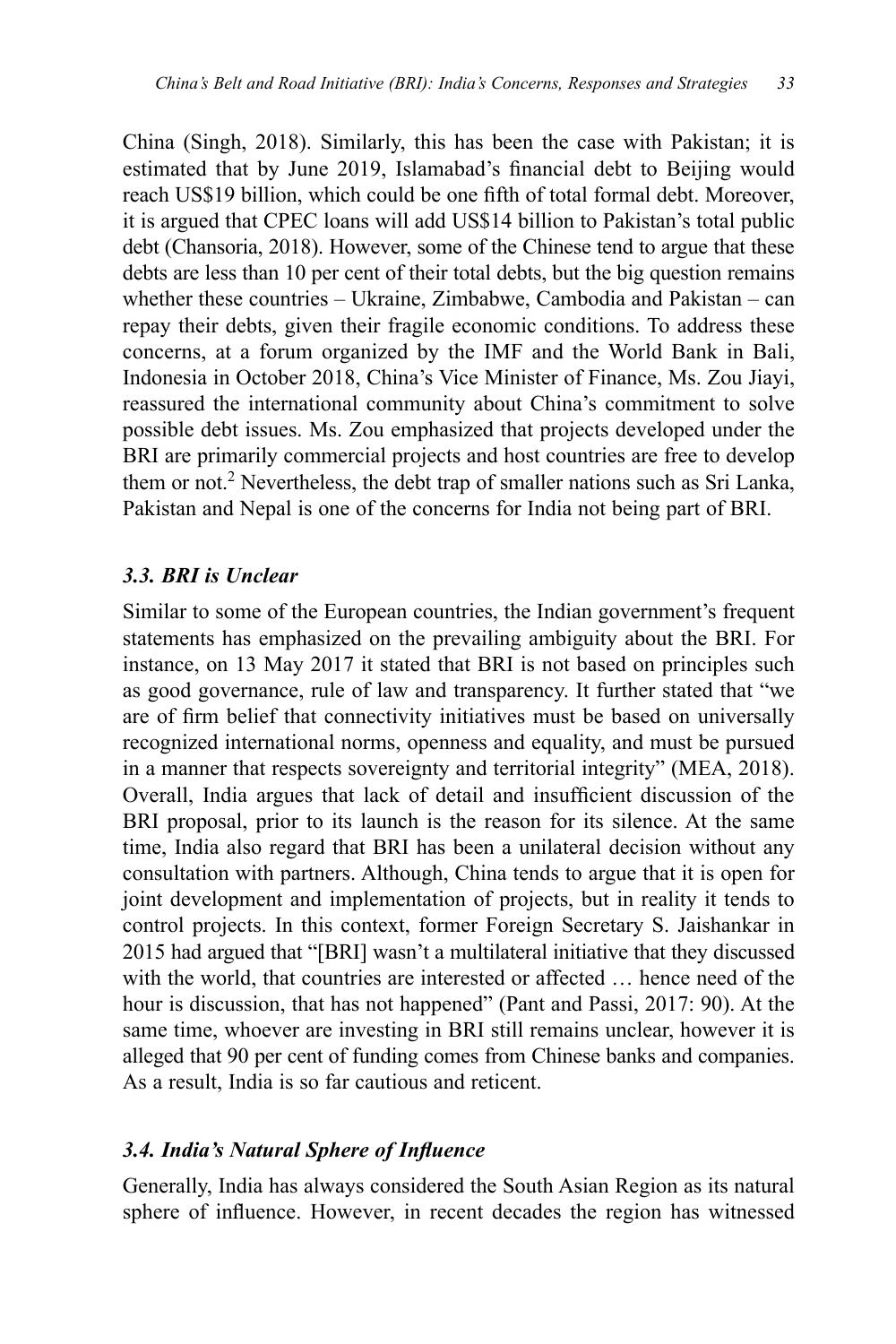increasing political, economic, and cultural influence and presence of China. This has intensified particularly in Nepal, Bangladesh, Sri Lanka and Maldives. For example, China has already invested US\$14 billion in infrastructure in Sri Lanka since 2005, it has pledged US\$38 to Bangladesh and planned to invest and provide US\$8 billion credit for Nepal (Wagner and Tripathi, 2018: 3). Moreover, Pakistan's Prime Minister Imran Khan is taking Pak-Sino relations to the next level following his visit to China (in September 2018) and attempting to rope in Saudi Arabia to join the CPEC as the third "strategic partner".3 These developments constitute a major concern for India due to China's greater geopolitical influence.

With the BRI initiative, India's fear is intensifying, as apart from Bhutan, all the other neighbours are now officially part of BRI. The three corridors – CPEC, BCIM, the Trans-Himalayan Economic Corridor and the MSR linked to South and Southeast Asian regions and the infrastructure projects associated with them have a direct bearing on India's strategic interests (Chung, 2018: 317). For instance, they run close to India's continental and maritime borders and are affecting its security interests and strategic environment. It also alters the existing power dynamics in the region. Although, India is not opposed to infrastructure development in the region, it is concerned about the strategic implications of certain Chinese-led initiatives, also through BRI. A primary concern for New Delhi is that Beijing will use its economic presence in the region to advance its strategic interests. One notable example is the strategically located port of Hambantota, which the Sri Lankan government was forced to lease to China in December 2017. The port was built on Chinese loans and labour with high interest rates. Sri Lanka was unable to repay the loan and incurred a debt burden. Thus, India does not see the Chinese projects as just an economic project, but as a latter grand strategy making its hegemonic foreign policy goals and security policies (Darshana, 2018: 7).

Although Pakistan's pro-active approach to BRI is not surprising, however in recent times, there are concerns raised now and then in Pakistan, for example in the *Dawn* newspaper which emphasized, "Pakistan is on the verge of becoming an economic and military outpost of China". According to a recent Pentagon report, "China most likely will seek to establish additional military bases in countries with which it has a long-standing friendly relationship and have similar strategic interests, such as Pakistan" (Kaura, 2017). In this context, India cannot afford to lose sight of this dimension as it directly impacts its security interests. If China emerges as Pakistan's sole trade window to the world, this will have repercussions for India. In addition, the BRI is promoted as a process of connecting the South Asian region through joint and complementary projects, but it undermines the role of the South Asian Association for Regional Cooperation (SAARC), BBIN and also India.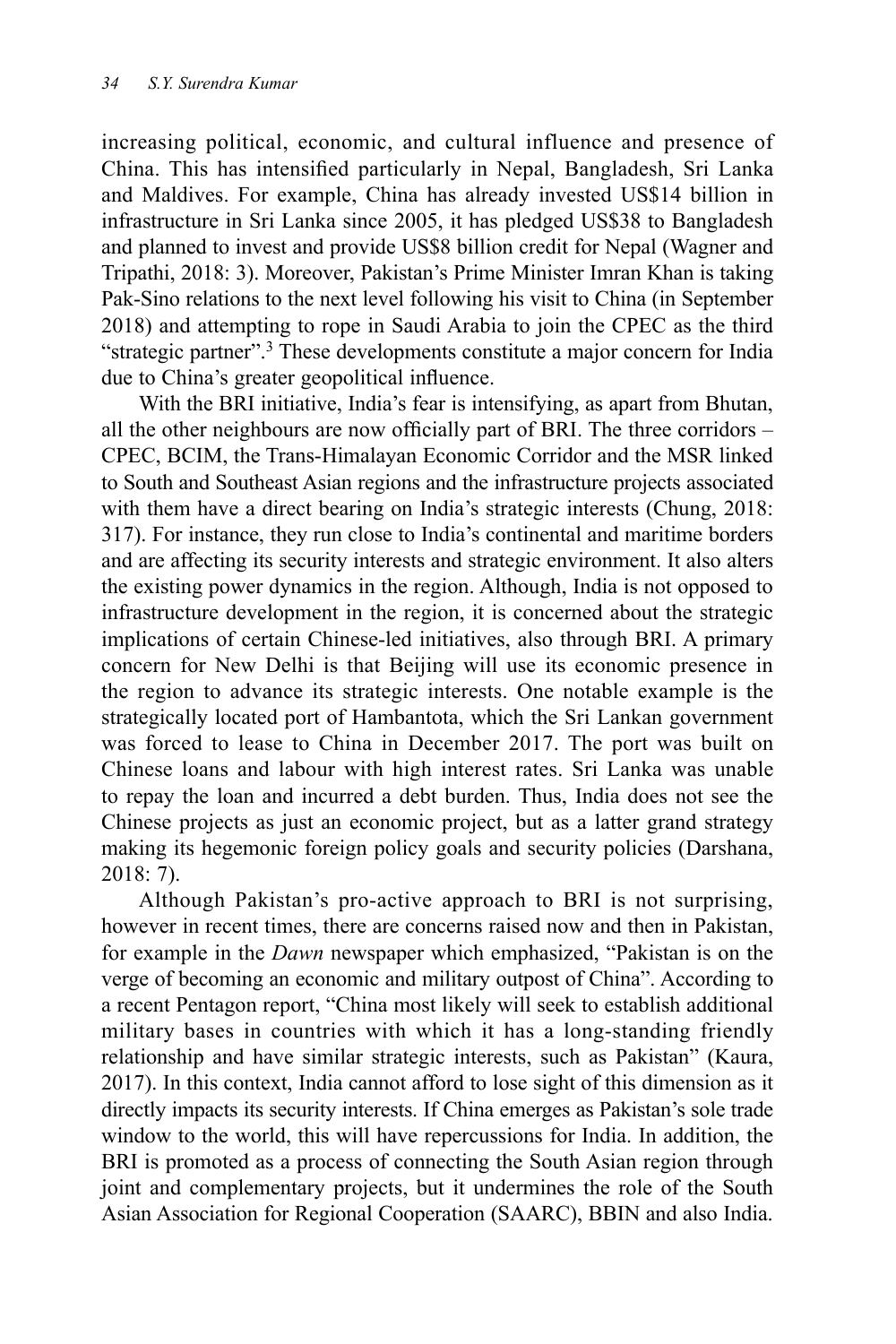#### *3.5. Other Concerns*

Apart from the above, some other possible concerns are: (a) The critics of BRI term it as China's Marshall Plan, but a vital difference is that the Marshall Plan was created in the aftermath of WWII, but BRI aims at regaining and connecting China to the globalised world, which India cannot take lightly (Hu, 2017: 110). (b) China will gain an advantage over India in the neighbourhood and extended neighbourhood and India has to play a secondary role to China, thus with some suggesting India will have no alternative but to prefer a US-orientated world order. (c) India is unhappy with China over the latter's blocking of India's entry into the Nuclear Supplier Group (NSG), United Nations Security Council (UNSC), Asia-Pacific Economic Cooperation (APEC), and opposed UN sanctions on Pakistan based terrorist organizations. In this context expecting India to support BRI without any assurances is not diplomatically viable. (d) Despite India's objection, China continues to oppose any welfare or infrastructure project in Arunachal Pradesh, a state in India. China has even gone one step further by advising India to exercise "restraint" on the Bhupen Hazarika Bridge in Arunachal Pradesh. This kind of response from China is uncalled for. (e) Furthermore, the unresolved border disputes following the 1962 war, and the existing trade deficit of US\$63 billion as of July 2018, continues to curtail bilateral ties (Bhoothalingam, 2016: 49). Thus, critics argue that China may use its economic power (BRI) to increase geopolitical leverage and by doing so intensify the existing security concerns for India.

#### **4. India's Response and Strategies**

Although, India has decided not be part of BRI, but it needs to response and evolve strategies to BRI. Some of its response and strategies are as follows.

#### *4.1. Continues to Express its Concerns at all Forums*

From time to time, India has been consistent in expressing its displeasures and concerns over the BRI at all forums. For example, despite the invitation from China to attend the BRI summit in May 2017 and April 2019, India did not even send a representative to the forum. At the SCO Summit in June 2018, India became the only member of the SCO that did not endorse the BRI in the declaration issued after the summit. Prime Minister Narendra Modi, went one step further and emphasised that "connectivity with the neighbouring countries is India's priority. We welcome the connectivity projects which are sustainable and efficient and which respect territorial integrity and sovereignty of the countries" (Sengupta, 2018). Apart from India expressing its concerns, it has ensured that its reservation over BRI features in bilateral meetings like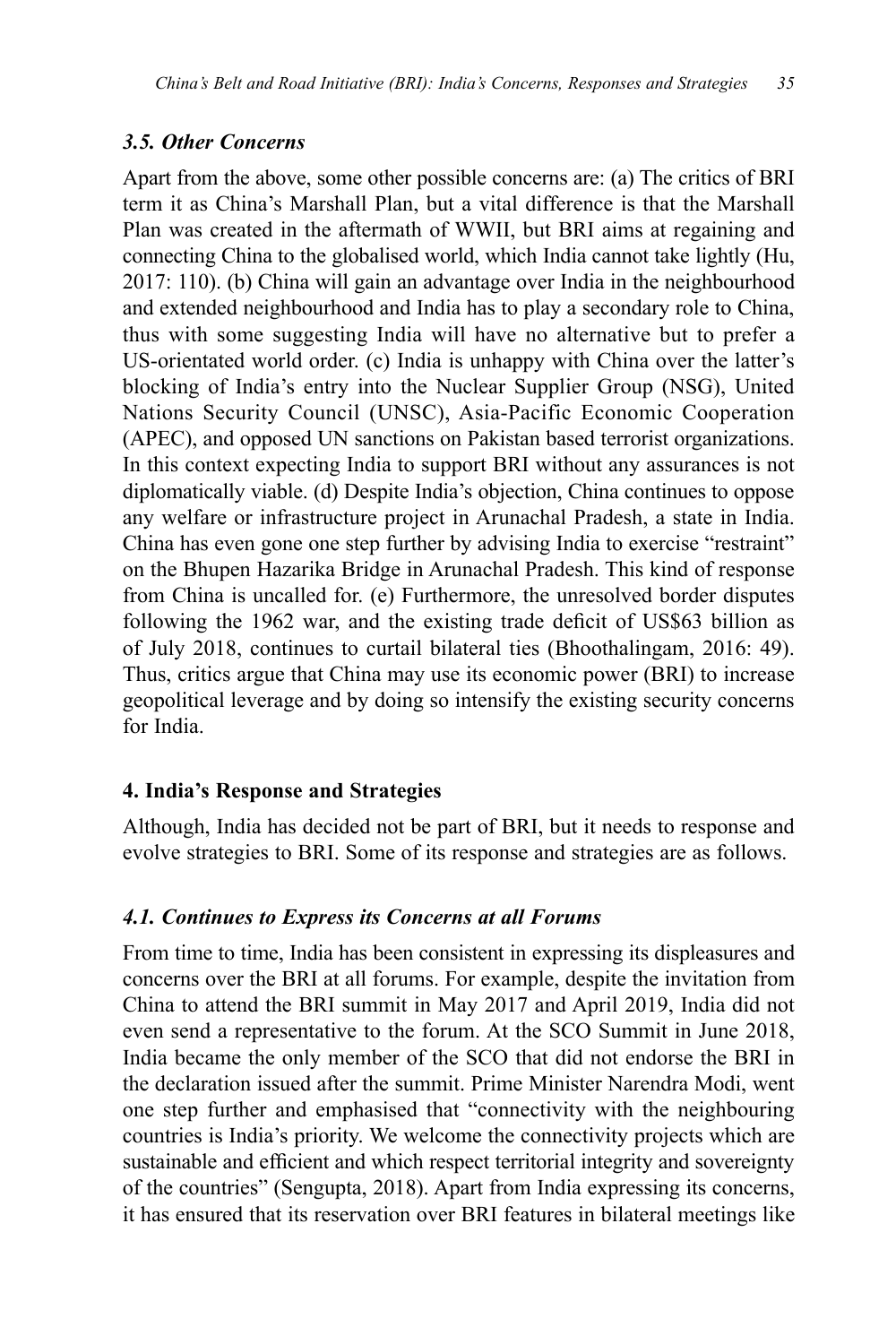the India-US bilateral meeting (June 2017). The joint statement noted that both sides "support bolstering regional economic connectivity through the transparent development of infrastructure and the use of responsible debt financing practices, while ensuring respect for sovereignty and territorial integrity, the rule of law, and the environment; and call on other nations in the region to adhere to these principles" (Darshana, 2018). Similarly, in September 2017, PM Modi and Japanese Prime Minister Shinzo Abe issued a joint statement indirectly criticising BRI's "quality infrastructure – which, among others, ensures alignment with local economic and development strategies, safety, resilience, social and environmental impacts, and job creation, as well as capacity building for the local communities".<sup>4</sup> Thus, India has been pro-active in opposing BRI as and when opportunities arise.

## *4.2. Efforts to Counter MSR/BRI*

India has made efforts to counter the BRI like establishing the International North-South Transport Corridor (INSTC), a trilateral projects initiated by India, Iran and Russia. As result, India reached an agreement with Iran in May 2016 to develop the Chabahar port in Iran, and allocated US\$500 million to develop it. The port city is only about 70 km from the Pakistani port of Gwadar, where China's "new Silk Road" and "maritime Silk Road" meet. In October 2017, India shipped its first load of wheat to Afghanistan via Chabhar (Wagner and Tripathi, 2018: 3). This port is vital for India's trade and commerce with West Asia and Central Asia by avoiding the land route through Pakistan. A major advantage of INSTC is that, little investment is needed to establish new trading routes as the infrastructure is already in place. The development of the Chabahar port in Iran, only 500 kilometres away from ports in Gujarat (especially Kandla), opens up opportunities for Indian businessmen to export not only to Iran but also to markets in Afghanistan, Central Asia, Russia and even Europe (Conference Proceedings, 2016).

Chabahar's proximity to the Indian port cities of Kochin, Kandla and Mumbai also provide many lucrative trading opportunities for India. This route will be beneficial not just for India, but also for Iran and Afghanistan. India has also initiated a project connecting the northeast region of India with the Chittagong port in Bangladesh to enhance trade and commerce (Das, 2017: 136). Thus, India has been successful in exploring the possibilities of achieving its economic and strategic interest through trilateral arrangements.

To counter China's MSR, India is being pro-active in strengthening bilateral ties with countries in the Indian Ocean region. This has received a big boost with India launching the Mausam project (2014). The Mausam project is projected by India as a cultural one, as it is the initiative of the Union Ministry of Culture and implemented by the Archaeological Survey of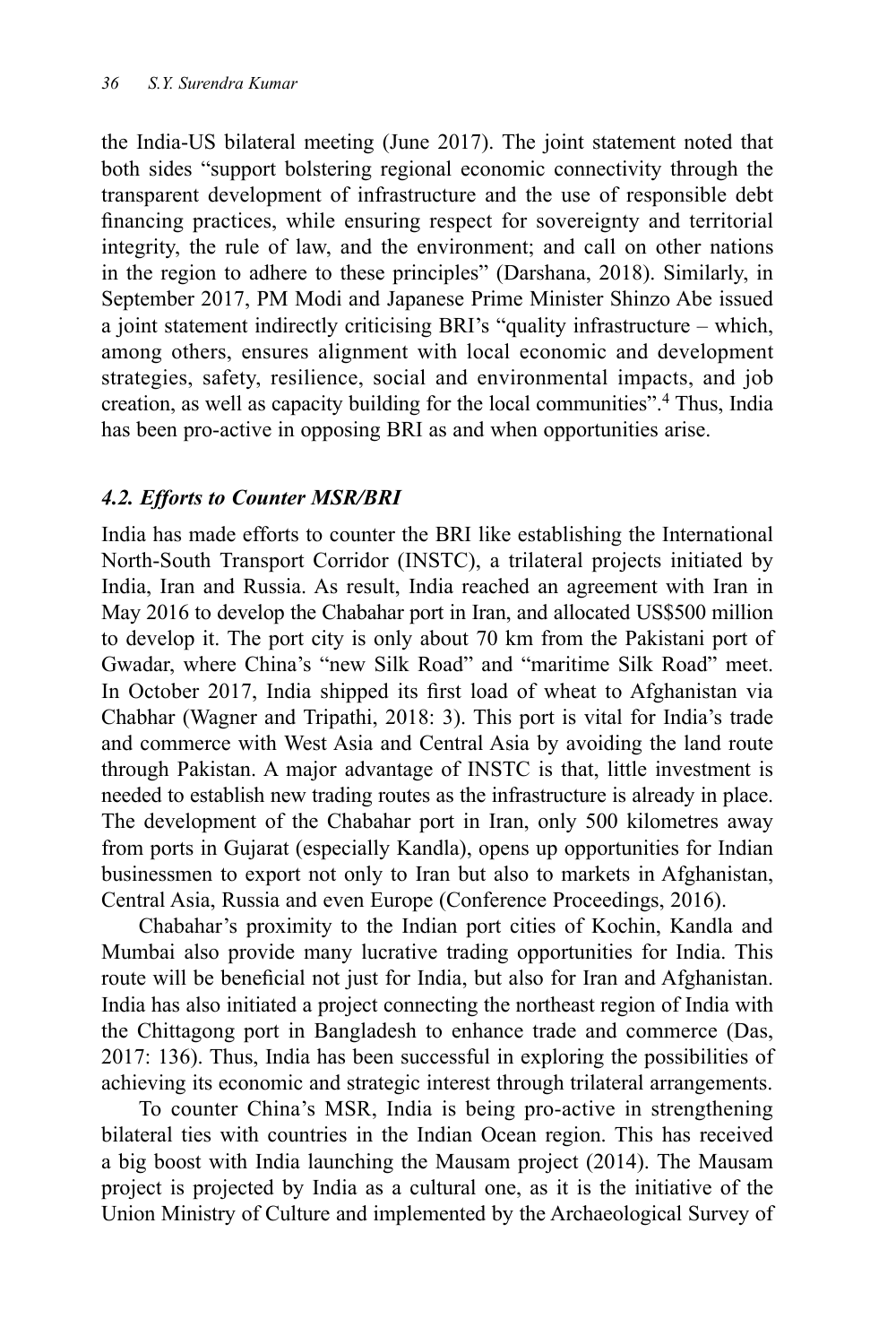India (ASI) as the nodal agency with research support from the Indira Gandhi National Centre for the Arts (IGNCA) and National Museum as associate bodies. This project aims to "explore the multi-faceted Indian Ocean 'world' – collating archaeological and historical research in order to document the diversity of cultural, commercial and religious interactions in the Indian Ocean" (Press Information Bureau, 2017). It also aims to promote research on themes related to the study of maritime routes. Subsequently, the Mausam project is to inscribe places and sites identified as transnational nomination for inscription on UNESCO's World Heritage List. But the project is not just cultural, it also has a strategic dimension as this project will provide an opportunity for India to re-establish its ties with its ancient trade partners and re-establish an "Indian Ocean world" along the littoral of the Indian Ocean, stretching from east Africa, along the Arabian Peninsula, past southern Iran to the major countries of South Asia and then to Sri Lanka and Southeast Asia.

Unfortunately, the Mausam project even after four years remains a distant dream, "primarily due to India's unsure methods and uncertain strategies" (Seethi, 2018). Even though an amount of Rs60,039,297/- (i.e. Rs2,80,95,532 for 2018-19 and Rs3,19,43,765 for year 2019-20) has been approved and allocated for the project, but the expenditure for the project during 2017-18 and first three months of 2018-19 is Rs16,75,614 (Press Information Bureau, 2017). Furthermore, India should be the primary economic and security provider in the Indian Ocean Rim Association (IORA) countries, however it is likely to be outmatched by China, which is only an observer (Sidhu, 2015). Thus, the project has being very ambitious but is lacking on the implementation part.

In a similar direction, PM Modi during his visit to Mauritius (March 2015) mooted the SAGAR (security and growth for all in the region) concept with multiple objectives such as protecting maritime interests, enhancing economic and security cooperation in the littoral, promoting collective action to deal with maritime threats, building greater trust and promoting respect for maritime rules, norms and peaceful resolution of disputes (Swaraj, 2017). PM Modi went one step further and pitched for establishing an Indian Ocean University (IOU) by India and co-endorsed by Mauritius for which a preliminary study has been prepared by the IORA secretariat (Ibid). SAGAR is making progress, but not on the scale as it was anticipated.

In a joint effort by India–Japan, in May 2017 at the annual general meeting of the African Development Bank, both countries unveiled the vision document for an "Asia Africa Growth Corridor" (AAGC) with the aim to enhance growth and connectivity between Asia and Africa focussing on areas like development cooperation projects, quality infrastructure and institutional connectivity, enhancing skills, and people to people partnership (Singh, 2017b: 6). Overall, it seeks to synergize between India's Act East Policy and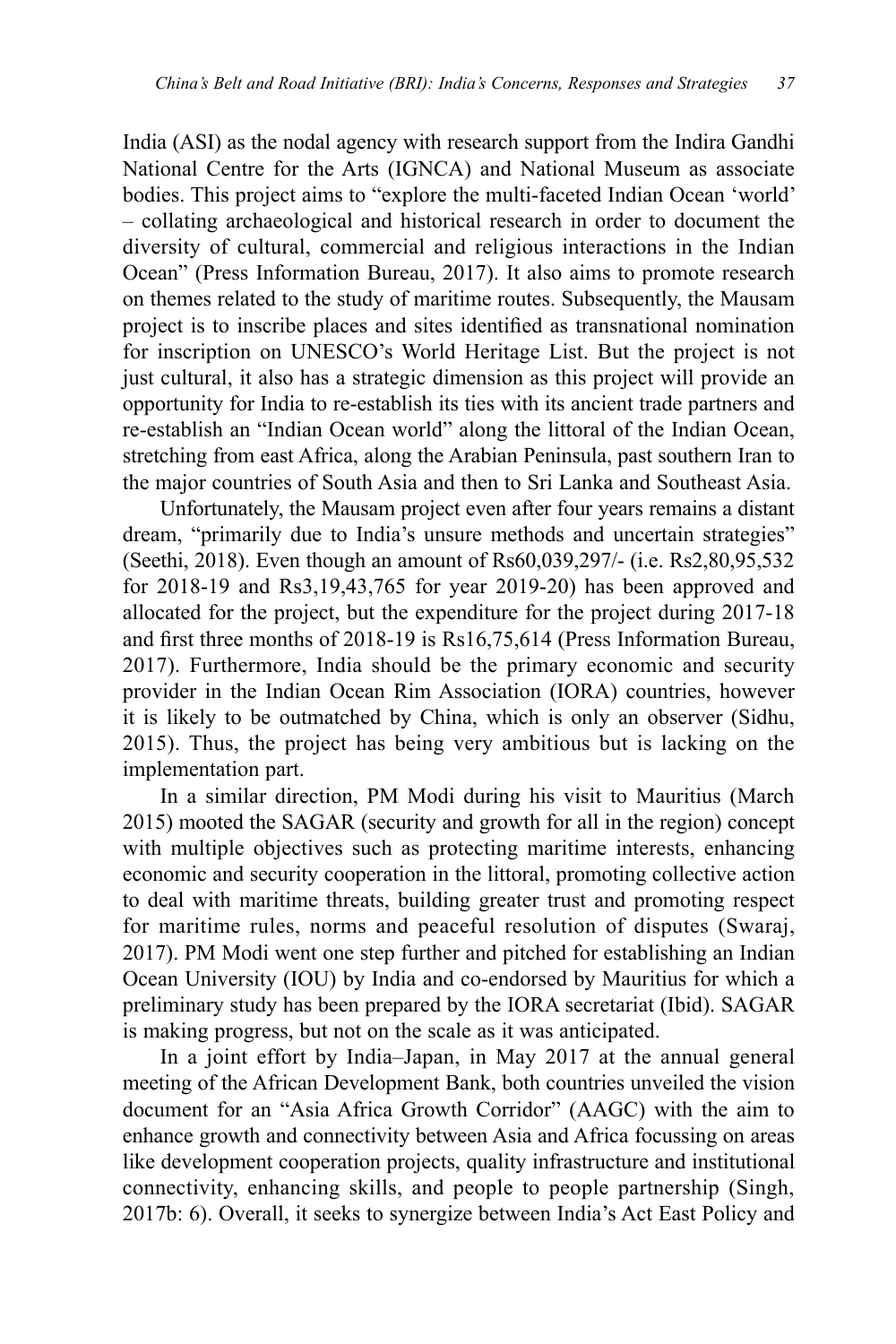Japan's "expanded partnership for quality infrastructure to improve growth and interconnected between Asia and Africa" (Ibid: 7). However, this corridor is yet to take concrete shape. Overall, India has made efforts to counter BRI, but its success remains to be seen in the near future.

## *4.3. QUAD – Yet to Take Off*

The quadrilateral grouping QUAD – the US, Japan, Australia and India has not been formally institutionalized since 2007 for various reasons such as: (i) India was not keen on it. The regimes in the US (2008), Australia and Japan (2007) were more inclined to view such coalitions as too provocative and unproductive in an Asia-Pacific security context; (ii) the US moved from proactive to soft-pedalling; Australia moved from Quadrilateral to Asia-Pacific Community; Japan from pro-active to lukewarm; and India from acceptance in principle to noncommittal; and (iii) China continued to express its unease over such a development. Moreover, all the four countries began to strengthen their ties with China. As a result, the quadrilateral grouping did not take off.

Nevertheless, there is rethinking about reviving the quadrilateral in recent years. For instance, in 2015, India hosted Japan and Australia for its first ever high-level trilateral dialogue in New Delhi. Some of the topics discussed were maritime security, including freedom of navigation patrols; they also suggested, "One idea to consider is initiating a Quad-lateral Security Dialogue between India-Japan-Australia and the United States (Chaudhury, 2016). Besides, with the successful trilateral dialogue of US-Japan-India, US-Australia-Japan and so on for collective exercises, the quadrilateral has gained momentum in recent years. Moreover, the QUAD got a bit boost with US Admiral Harry B. Harris Jr., commander of the US Pacific Command (PACOM), pitching for institutionalizing QUAD in March 2016 while speaking at an international security conference in New Delhi. On the sidelines of the ASEAN senior official meeting in Singapore (November 2017), senior officials from all the four countries held their second consultative meeting. The meeting was a follow up of the group's first meeting in Manila (November 2017) again on the sidelines of ASEAN summits. However, each of the four countries released a statement on the fourway consultations, without making any reference to the arrangement being a "quadrilateral." All four statements noted some variant of the countries each support a free, open, prosperous, and inclusive "Indo-Pacific region. But the Quad continues to move along slowly and steadily. The hint of regular meetings suggests that the four countries will continue to explore ways to operationalize a common cooperative agenda in the Indo-Pacific (Pande, 2018). The expectations were high for the forthcoming Quadrilateral grouping of India, Australia, Japan and the US meeting, on the sidelines of the East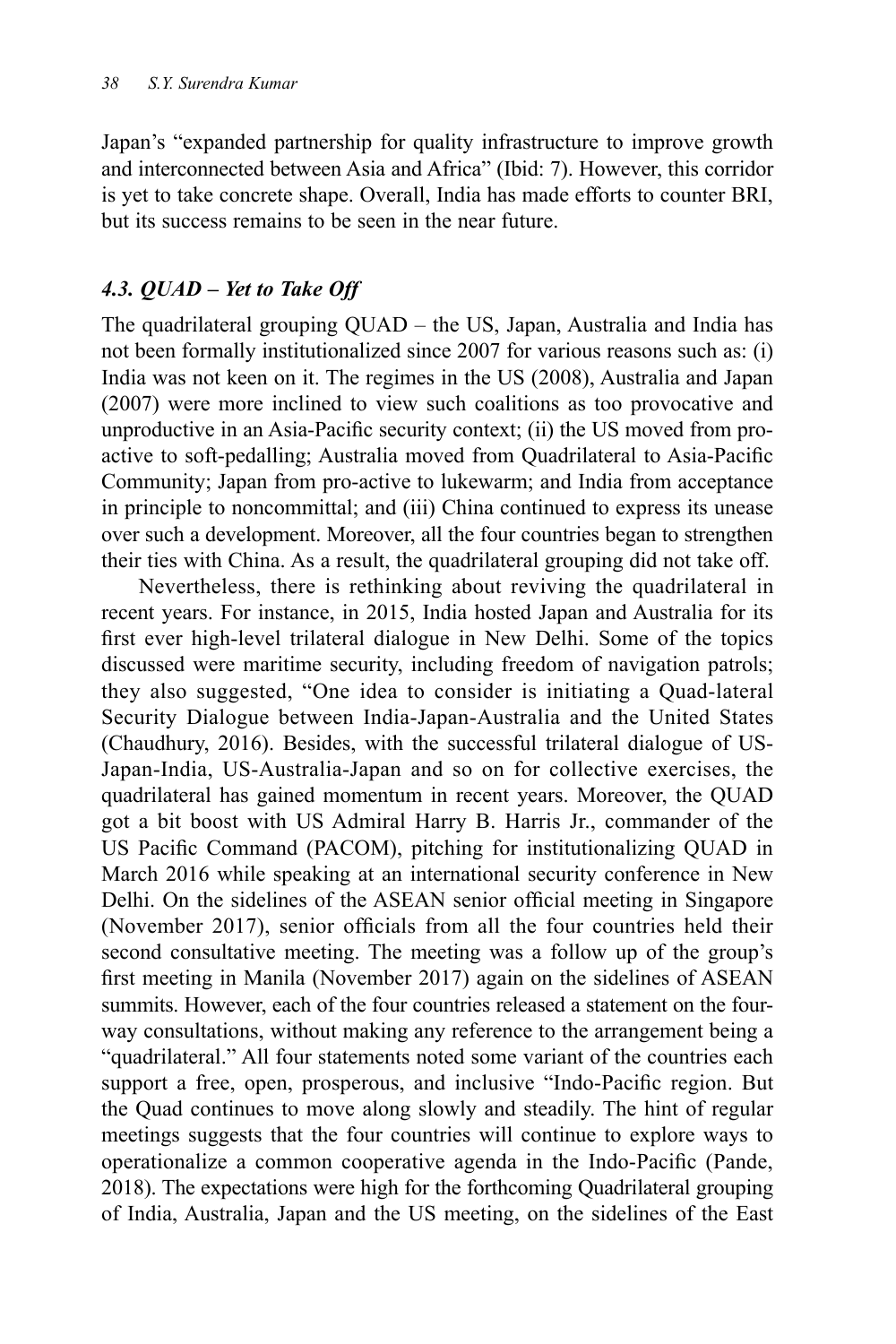Asia Summit in Singapore in November 2018. In a nutshell, there is a need for a quadrilateral alliance, although as of now it is on hold, however, it remains to be seen if geopolitical forces will push the arrangement forward.

#### **5. Scope for a Win-win Situation in BRI**

Although, China is making all efforts to take the BRI forward with or without India, however, there is still much scope for a win-win situation between both nations in ensuring the success of BRI.

#### *5.1. Problems Aplenty*

Apparently, the prevailing perception in India among some of the government, policy makers and academicians are that BRI has vast implications for India's strategic interest and it needs to be countered. However, BRI has plenty of problems, in anyway it will be an uphill task. For instance, the slowing down of the Chinese economy; most of the region that are part of BRI are confronted with challenges like weak economy, insecurity, political instability, uneven economic development, and the many countries which are part of the BRI are underdeveloped in the manufacturing sector (Das, 2017: 135- 136). Moreover, the presence of terrorist organizations like ISI, Al-Qaeda and Pakistani based outfits might be a stumbling block for the successful implementation of BRI. At the same time, reservations from European nations, the US and Japan on issues like lacking transparency, no commitment from China on social or environmental sustainability are still unaddressed by the Chinese government. As a result, the full participation of these major powers remains a distant dream. Above all, given the lower level of returns on infrastructure projects, the possible construction delays due to political and security risks like in Sri Lanka, Maldives and Pakistan may have an adverse impact on the investment. Interestingly, critics will be closely watching the actual pledged and actual flow of Chinese investment, for example in the case of CPEC, an amount of US\$66 billion worth of Chinese investment was promised from 2001 to 2011, but only 6 per cent of these were actually realized (Small, 2017: 80). Thus, the success of BRI will depend on the actual flow of investment.

One of the prevailing narrative in India is that it has not been a huge loss in terms of investment by keeping away from the BRI, as Chinese investment is primarily through loans with significant interest rates and other conditions. Moreover, the host nations have to purchase and use Chinese equipment, technology and labour, which are already creating problems in host countries like South Asia and Central Asia. At the same time, Beijing is yet to mobilize a unified support among the countries for its ambitious BRI. For example,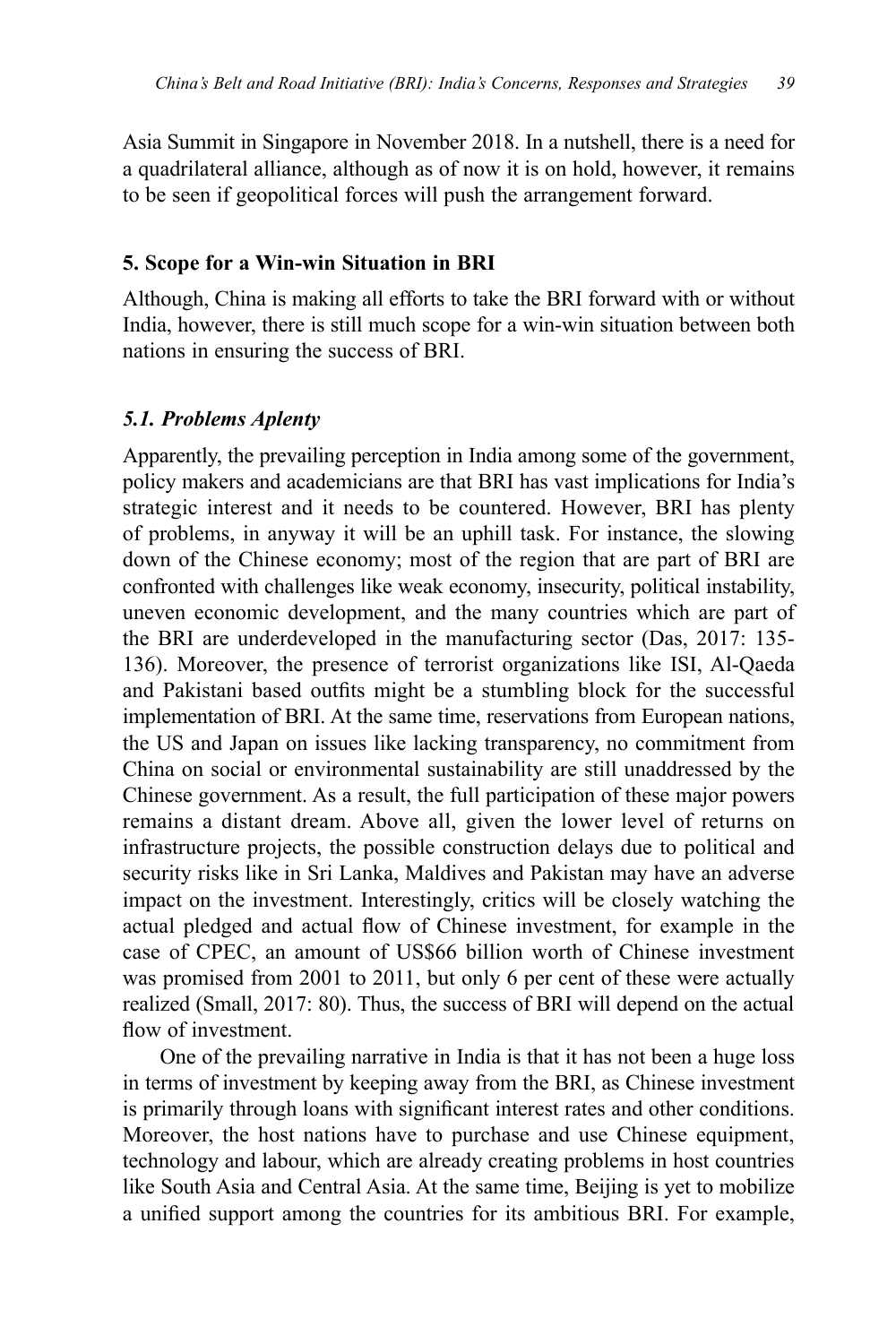despite the presence of many countries and organisations at the BRI Forum Summit in May 2017, China was unable to issue a joint communiqué signed by all nations present. Instead, the communiqué was signed by thirty nations like Russia, Kazakhstan, Thailand, Pakistan, Indonesia, Myanmar, Sri Lanka and so on. Ironically, the US, UK, France, Germany, Australia and Japan abstained from committing to the joint statement, which suggests that they too have concerns about the BRI and China's intentions (Darshana, 2018). Furthermore, China has been pushing the BRI as a grand global initiative, however ensuring its success remains an uphill task.

#### *5.2. Improving Bilateral Ties*

Despite the perpetuating security and border irritants in Indo-Sino relations, Prime Minister Narendra Modi and President Xi Jinping have met regularly like their informal summit in Wuhan (April 2018), during the SCO meeting in Qingdao (June 2018), at the BRICS summit (July 2018), and G-20 Summit (November 2018). Subsequently, economic ties are increasing. This was well reflected in a meeting (June 2018) between Jinping and Modi, where they agreed to enhance bilateral trade to US\$100 billion by 2020 (the present trade is US\$84 billion), and China agreeing to import non-Basmati rice and sugar from India. In return, India will allow China's state-owned Bank of China to open its branch in Mumbai (Sengupta, 2018). Moreover, there is an ongoing trade war between the US and China as the US carries out its threat to impose tariffs on all US\$507 billion worth of Chinese exports to the US. If this happens, then the Chinese economy will be severely hit with long-term annual GDP growth estimated to fall below 4.5 per cent (Merchant, 2018). In this circumstance, China will have to depend upon India to keep its trade and economy running.

Over the decades, conflict and cooperation have become important elements in India-China relations. The two countries have cooperated on strengthening bilateral political and economic ties. They have increased cooperation on transnational issues like terrorism (minus Pakistan-sponsored terrorism), global warming, economic crisis, piracy, drug trafficking, Islamist fundamentalism and other security issues. Both share common interests in maintaining regional stability like promoting economic growth and achieving energy security in the region (Panda, 2016). Both opposed the US use of military around the world, clearly indicating that they both want a multi-polar world. The relations was further enhanced with the signing of the China-India strategic and cooperative partnership for peace and prosperity in 2015. At the same time, China is also India's largest bilateral trading partner. Both states are also members of the BRICS group (Brazil, Russia, India, China, South Africa) and the SCO, among others; and they frequently take similar stances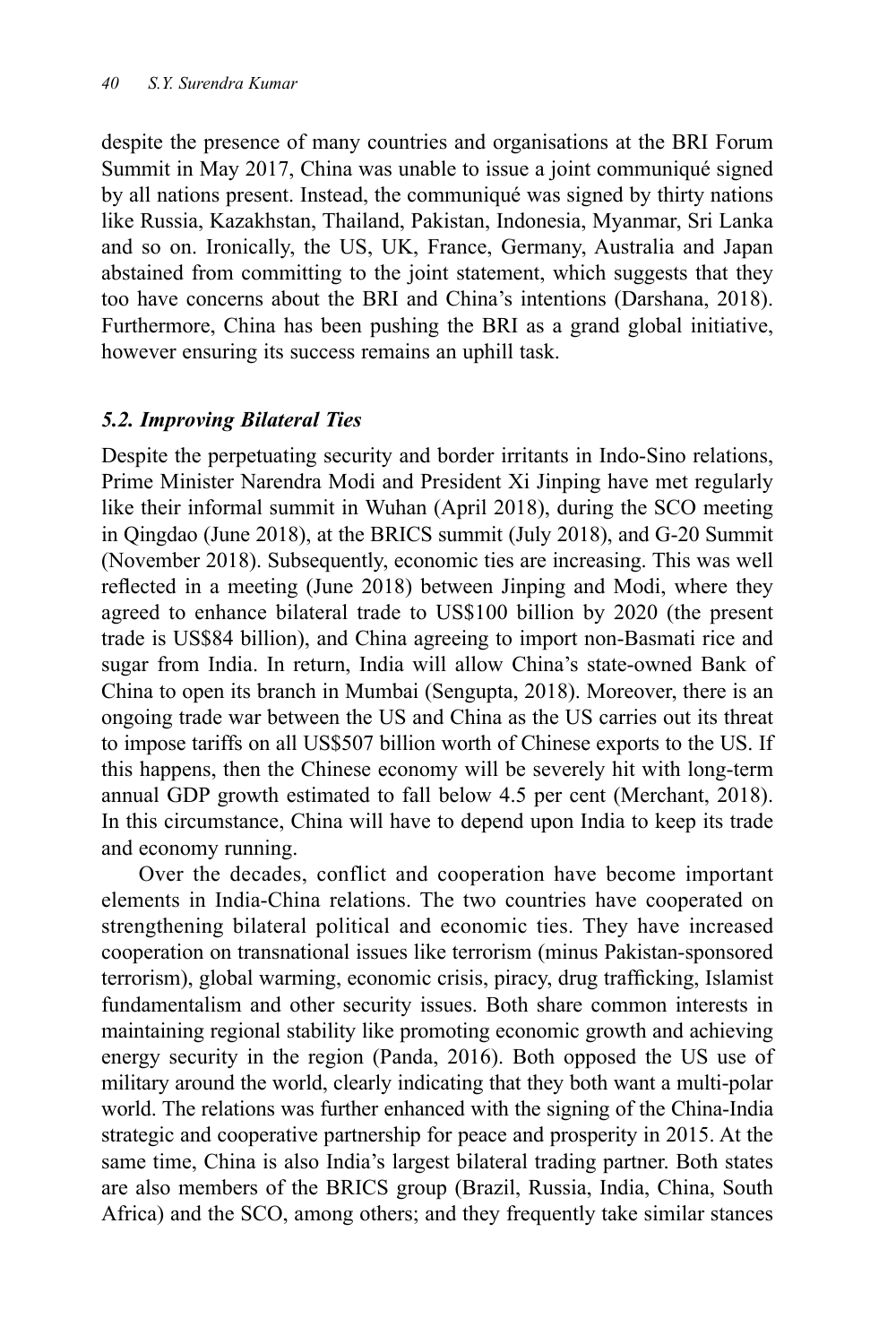towards industrialized nations in international trade and climate negotiations. However, there are many irritants which have the potential of snowballing into a major conflict like territorial and border disputes, river water disputes, Tibet issue, China's overwhelming economic, military, nuclear and political support to Pakistan, China's growing influence in South Asia and South East Asia, China's attempt to deny India a major role in Asia-Pacific and counter India's legitimate aspirations as a major maritime power in the Indian Ocean, and opposing India's strategic interests in the South China Sea. Furthermore, China continues to prevent India's entry into the NSG and UNSC and other economic, political and security forums and groupings. Hence, India-China relations have been a policy of containment, confrontation and cooperation, which will continue and is the same case in the Asia-Pacific. In this context, both the countries can explore the possibilities of working over a win-win situation with regard to BRI.

## *5.3. China should Consult and Provide Space for India*

Although, China has frequently stated the BRI as open, equal and inclusive, but the CPEC running through Pakistan, also runs through POK, in a way ignoring India's sentiment. Further, neither the Chinese media nor the administration has made efforts to address India's concerns over CPEC despite India raising this issue at several forums (Jacob, 2017: 4). Moreover, Beijing instead of consulting New Delhi on BCIM before proceeding with CPEC, it went ahead with the latter without taking into consideration India's situation. Similarly, the connectivity projects do provide some benefit for India also, particularly the transport links in Afghanistan; however, Pakistan has refused to give transit access to India to reach Afghanistan and central Asia. Thus, instead of China taking the initiative in persuading its all-time friend – Pakistan, it continues to stress that this is a bilateral issue and it has no role. To ensure India is also part of the BRI, Beijing can explore possibilities of an alternative route to POK like Kolkata to Gandhinagar and develop a port of the coast of Gujarat, which will take care of India's security concerns. Thus, China needs to consult and also take India on board, particularly wherever there are shared interests.

#### *5.4. India should Move one Step*

It is not just China taking a step forward, but India also needs to walk along with China, that is: (a) as former Foreign Secretary Shyam Sharan stated "its worth giving a chance to BRI, given that India do not have capacity to provide an alternative in either scale or scope on the grounds that it might help India to regain some cultural and strategic leverage by advancing its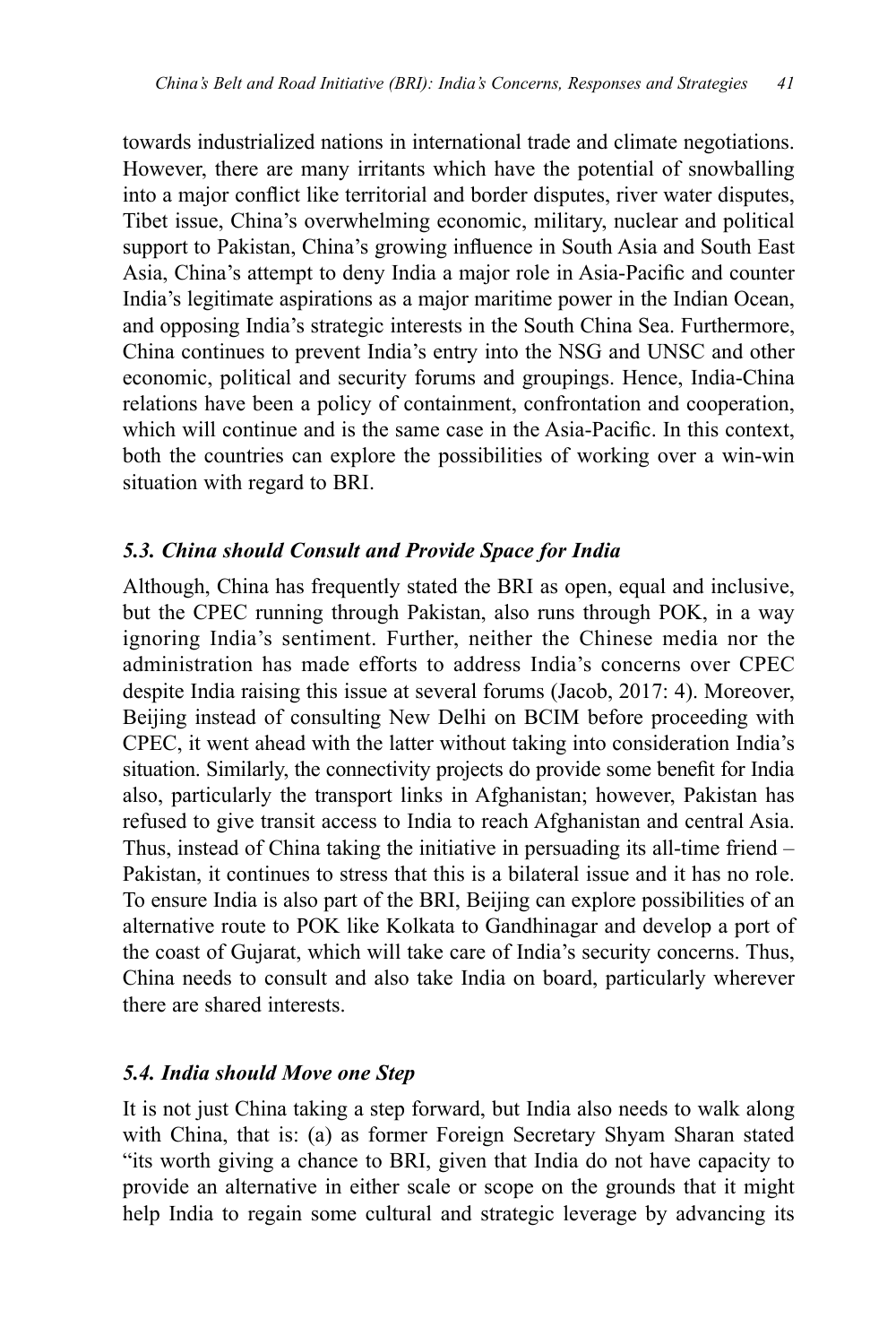own SAGAR mala project and cotton and spice routes via the MSR" (Saran, 2015). (b) Given that this century belongs to Asia and both China and India have greater roles in shaping the destiny of Asia, hence both needs to balance the short-term and long-term goals and need to relook and reach a consensus where the interest of both are taken to build a better future for Asia. (c) India can explore the possibilities of adopting selective approach to projects connecting Iran, Afghanistan and other Central Asian countries and ignore CPEC. Moreover, the CPEC might enhance the debt of Pakistan and leave behind a host of white elephant projects and incomplete plans (Small, 2017: 83). Thus, India's CPEC obsession can be condensed. (d) India has yet to find a credible/suitable response to China's investment in the region. Moreover, not being part of the BRI is not a response or strategy and the BRI has reached a stage where India cannot ignore and stay isolated for long. There is hardly any scope for India in stopping the BRI or its implementation, but India not taking part also undermines the credibility, and not taking part is difficult for India. (e) India's participation in BRI will enhance South-south cooperation, NDB and AIIB and the pro-active engagement of the two will complement the soft infrastructure, given India's strength in the service sector. (f) The Indira doctrine emphasized and stipulated that all domestic political conflicts in the neighbouring states should be resolved with India's help, and the Gujral doctrine stressed no reciprocity with neighbours, while Modi put forth the neighbourhood first policy. Despite all these vital policies, it has not prevented China's entry and neighbours balancing India. Although, Modi's neighbourhood first policy was welcomed, but in recent times, it has not yielded results as expected. Furthermore, compared to China, India has limited resources at its disposal to implement these concepts.

Hence, in this circumstance, India needs to relook its response and strategies towards BRI and China also needs to address India's concerns so that both the powers are part of the game changer in 'BRI'.

#### **Notes**

Dr. S.Y. Surendra Kumar is Assistant Professor at the Department of Political Science, Bangalore University, Bengaluru, India. He holds the M.Phil and Ph.D degrees in South Asian Studies from the School of International Studies, Jawaharlal Nehru University (JNU), New Delhi. He is a recipient of the Mahbubul-Haq Research Award and Short Duration Fellowship. He has edited and authored several books. His latest book is titled *Ballots, Bullets and Bhikkhus: The Role of Buddhist Sangha in Sri Lankan Politics and Ethnic Conflict* (2018). He has contributed more than 15 chapters in various edited books and published more than 25 research articles in leading national and international journals. His area of interests are South Asian security and Indian foreign policy with reference to US and China. He can be reached at  $\langle$ surendrajnu $\langle \omega \rangle$ gmail.com $>$ .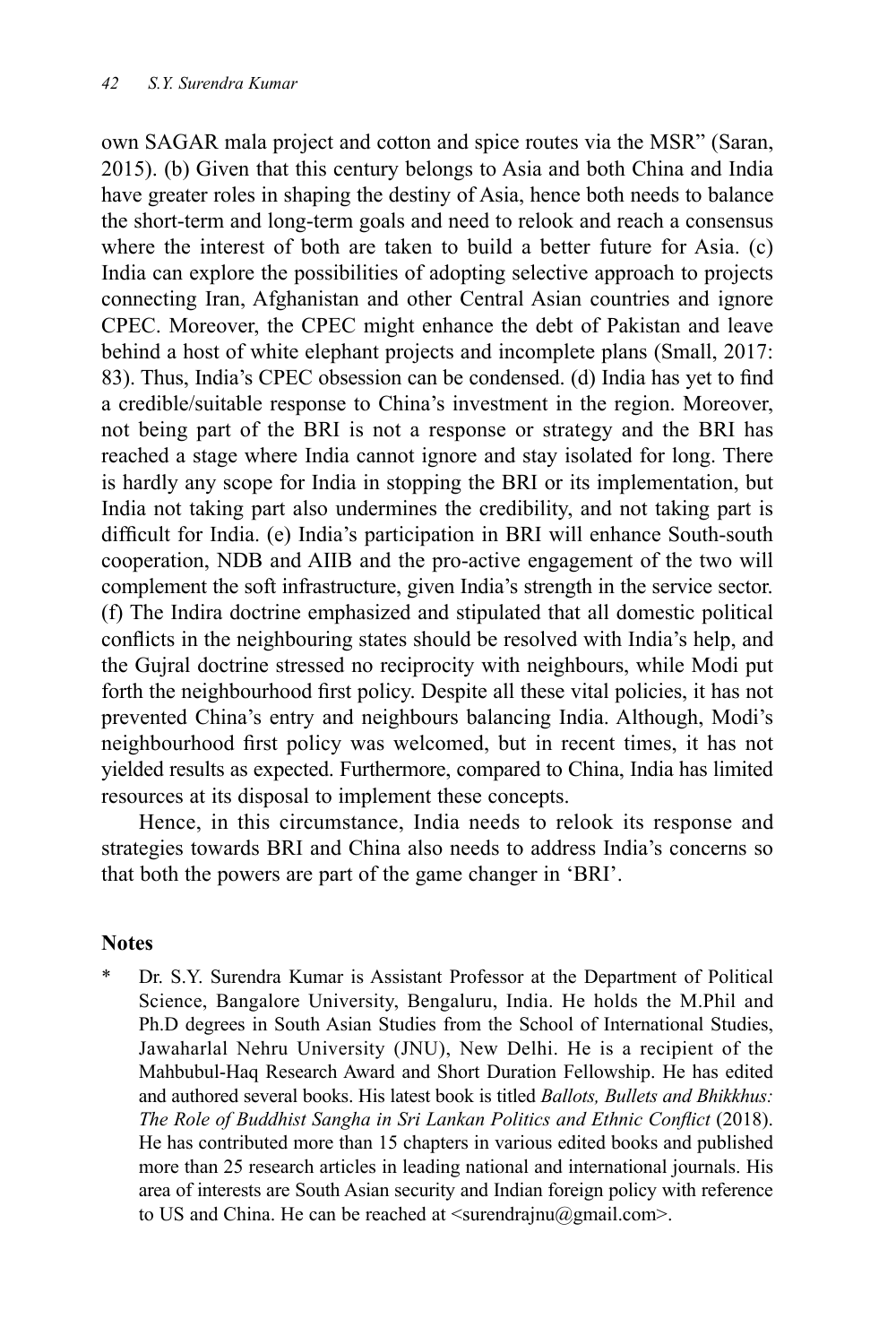- 1. "Belt and Road Initiative is not a Chinese plot, Xi says", 11 April 2018, available at <https://in.reuters.com/article/china-boao-bri/belt-and-road-initiative-is-not-achinese-plot-xi-says-idINKBN1HI1H8>.
- 2. "China ready to solve the so-called debt issue", 16 October 2018, available at <http://www.oboreurope.com/en/china-debt-issue/>.
- 3. "Pakistan wants Saudi Arabia to be third partner in trade corridor", 20 September 2018, available at <https://www.ndtv.com/world-news/pakistan-wants-saudi-arabiato-be-third-partner-in-trade-corridor-1919684>.
- 4. "Modi-Abe Meet: India, Japan drop mention of South China Sea in Joint Statement", *The WIRE*, 14 September 2017. Available at <https://thewire.in/ external-affairs/modi-abe-meet-india-japan-drop-mention-of-south-china-sea-injoint-statement>.

#### **References**

- Aoyama, Rumi (2016), "One Belt, One Road: China's New Global Strategy", *Journal of Contemporary East Asia Studies*, Vol. 5, No. 2, pp. 3-22. https://doi.org/10.10 80/24761028.2016.11869094
- Bhoothalingam, Ravi (2016), "The Silk Road as Global Brand", *China Report*, Vol. 52, No. 1, pp. 45-52. https://doi.org/10.1177/0009445515613869
- Chansoria, Monika (2018), "Belt Road Initiative Debts Reduce Pakistan to China's Client State", 26 July, available at <https://japan-forward.com/belt-and-roadinitiative-debts-reduce-pakistan-to-chinas-client-state/>.
- Chaudhury, Dipanjan Roy (2016), "US Pushes for Naval Quadrilateral between India, US, Japan and Australia to Edge Out China in Indo-Asia-Pacific Region", *The Economic Times*, 02 March, p. 11.
- Chung, Chien-Peng (2018), "What are the Strategic and Economic Implications for South Asia of China's Maritime Silk Road Initiative?", *The Pacific Review*, Vol. 31, No. 3, pp. 315-332. https://doi.org/10.1080/09512748.2017.1375000
- Clarke, Michael (2017), "The Belt and Road Initiative: China's New Grand Strategy?", *Asia Policy*, No. 24, July, pp. 71-79. https://doi.org/10.1353/asp.2017. 0023
- Conference Proceedings (2016), "International Relations Conference: India and Indian Ocean: Sustainability, Security and Development", 18-19 December 2016, Symbiosis International University, Pune, available at <http://www.irconference. in/assets/archive16/IRC%20Report.pdf>, p. 43.
- Darshana, Baruah M. (2018), "India's Answer to the Belt and Road: A Road Map for South Asia", 21 August, available at <https://carnegieindia.org/2018/08/21/indias-answer-to-belt-and-road-road-map-for-south-asia-pub-77071>
- Das, Khanindra Ch. (2017), "The Making of One Belt, One Road and Dilemmas in South Asia", *China Report*, Vol. 53, No. 2, pp. 125-142. https://doi.org/10.1177/ 0009445517696624
- Gill, Bates (2010), *Rising Star: China's New Security Diplomacy*, Washington, DC: Brookings Institution Press.
- Guruswamy, Mohan (2017),"India's Unfounded Fears: For China, One Belt One Road is About Economics – not World Domination", May 21, available at <https://scroll.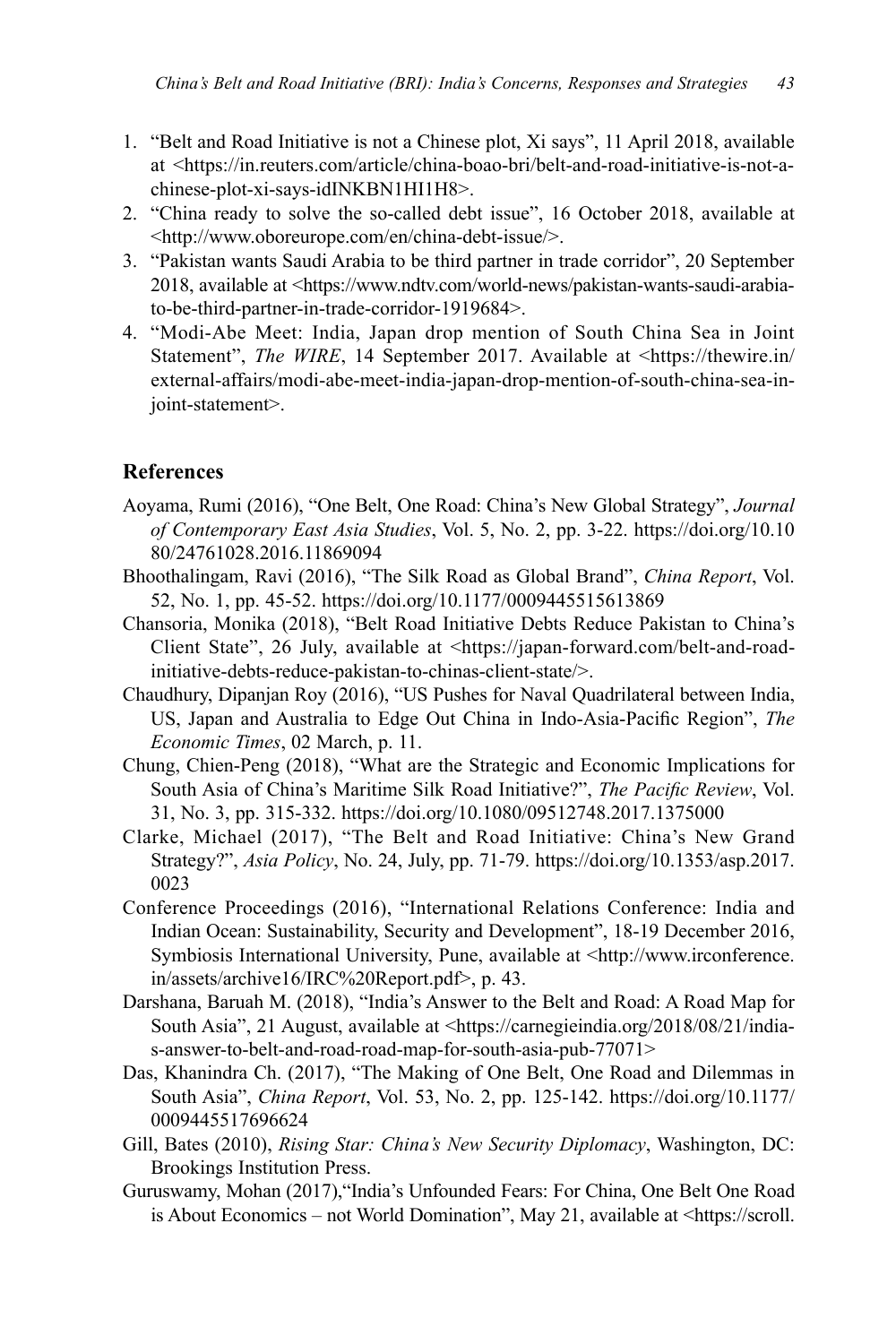in/article/838156/indias-unfounded-fears-for-china-one-belt-one-road-is-abouteconomics-not-world-domination>.

- Hu, Richard W. (2017), "China's One Belt One Road: Strategy, Opportunity or Challenges for India", *China Report*, Vol. 53, No. 2, pp. 107-124. https://doi. org/10.1177/0009445517696619
- Jacob T. Jabin (2017), "What does India think of China's Belt and Road Initiative?", ICS Occasional Paper, No. 19, pp. 1-11.
- Kaura, Vinay (2017), "Understanding India's Response to China's Belt and Road", *Asian Times*, 10 June, available at <http://www.atimes.com/understanding-indiasresponse-chinas-obor/>.
- Kohli Harinder (2018), "Looking at China's Belt and Road Initatiave from the Central Asian Perspective", *Global Journal of Emerging Market Economies*, Vol. 9, Nos. 1-3, pp. 3-11. https://doi.org/10.1177/0974910117747760
- Merchant, Minhaz (2018), "The Cure for India-China Relations", 4 August, available at <http://www.newindianexpress.com/opinions/2018/aug/04/the-cure-for-indiachina-relations-1852921.html>.
- Ministry of External Affairs (MEA), Government of India, (2018). "Official Spokesperson's Response to a Query on Media Reports Regarding Possible Cooperation with China on OBOR/BRI", 5 April, available at <https://www.mea.gov.in/ mediabriefings.htm?dtl/29768/>
- Panda, Jagannath (2016), *India-China Relations: Politics of Resources, Identity and Authority in a Multi-polar World Order*, New Delhi: Routledge.
- Pande, Ankit (2018), "US, Japan, India and Australia Hold Senior Official Level Quadrilateral Meeting in Singapore", 8 June, available at <https://thediplomat. com/2018/06/us-japan-india-and-australia-hold-senior-official-level-quadrilateralmeeting-in-singapore/>
- Pant, Harish V. and Ritika Passi (2017), "India's Response to China's Belt and Road Initiative: A Policy in Motion", *Asia Policy*, No. 24, July, pp. 88-95. https://doi. org/10.1353/asp.2017.0025
- Press Information Bureau (2017), "Project Mausam", Ministry of Culture, Government of India, 24 July, available at <http://pib.nic.in/newsite/PrintRelease. aspx?relid=168923>.
- Rana, Kishan S. (2017), "China's Belt and Road Initiative: Impact on India and the China Diplomacy", ICS Occasional Paper, No. 16, September, 1-27.
- Saran, Shyam (2017), *How India Sees the World: Kautilya to the 21st Century*, New Delhi: Juggernaut.
- Saran, Shyam (2015), "What China's One Belt and One Road Strategy Means for India, Asia and the World", *Wired India*, 9 October, available at <https://thewire. in/external-affairs/what-chinas-one-belt-and-one-road-strategy-means-for-indiaasia-and-the-world>.
- Seethi, K.M. (2018), "A 2014 Project to Revive India's Historical 'Spice Route Remains a Non-starter", *Economic and Political Weekly*, Vol. 53, No. 10, March, available at <https://www.epw.in/node/151231/pdf>
- Sengupta, Ramananda (2018), "Modi Rules out Joining China's Mega Belt and Road Initiative", *The New Indian Express*, 10 June, available at <http://www.